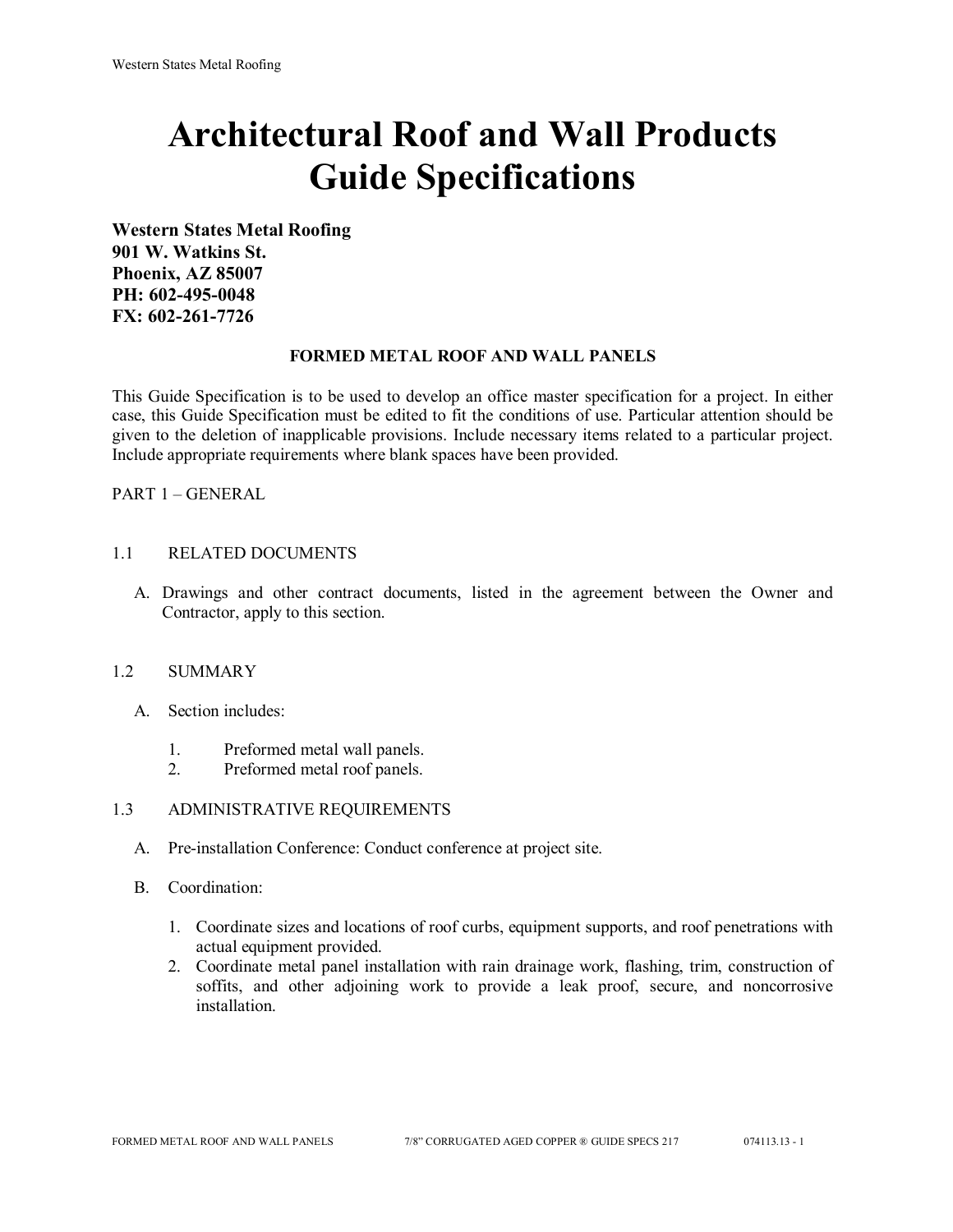### 1.4 SUBMITTALS

- A. Product Data:
	- 1. Include construction details, material descriptions, dimensions of individual components and profiles and finishes for each type of panel and accessory.
- B. Shop Drawings:
	- 1. Include fabrication and installation layouts of metal panels; details of edge conditions, joints, panel profiles, corners, anchorages, attachment system, trim, flashings, closures, accessories and special details.
	- 2. Accessories: Include details of the flashing, trim, and anchorage systems, at a scale of not less than 1-1/2 inches per 12 inches.
- C. Samples:
	- 1. Metal Panels: 12 inches long by actual panel width. Include fasteners, closures, and other metal panel accessories.
- D. Qualification Data: For Installer.
- E. Product Test Reports: For each product, for tests performed by a qualified testing agency.
- F. Filed quality control reports.
- G. Sample Warranties: For special warranties.
- 1.5 QUALITY ASSURANCE
	- A. Installer Qualifications: An entity that employs installers and supervisors who have a minimum of 3 years' experience in the installation of metal roof / wall panels.
	- B. Mockups: Build mockup; to verify selections made under sample submittals and to demonstrate aesthetic effects and set quality standards for fabrication and installation.
- 1.6 DELIVERY, STORAGE AND HANDLING
	- A. Deliver components, metal panels and other manufactured items so as not to be damaged or deformed. Package metal panels for protection during transportation and handling.
	- B. Store metal panels in a manner to prevent bending, warping, twisting and surface damage.
	- C. Stack metal panels horizontally on platforms or pallets, covered with suitable weather tight and ventilated covering. Store metal panels to ensure dryness with positive slope for drainage of water. Do not store metal panels in contact with other materials that might cause staining, denting or other surface damage.
	- D. Retain strippable protective covering on metal panels during installation.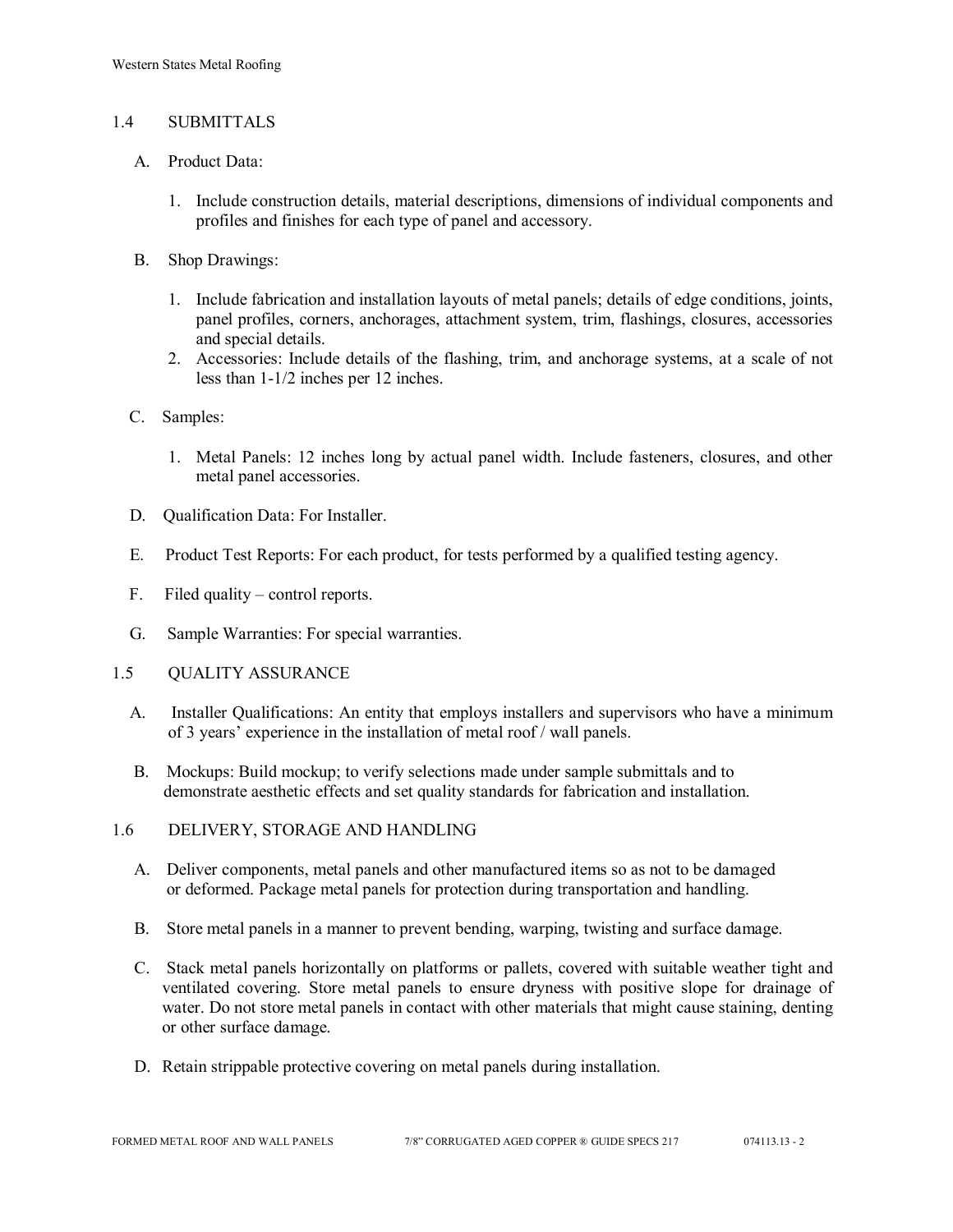#### 1.7 FIELD CONDITIONS

A. Weather Limitations: Proceed with installation only when existing and forecasted weather conditions permit assembly of metal panels to be performed according to manufacturers' written instructions and warranty requirements.

# 1.8 WARRANTY

- A. MANUFACTURER'S PRODUCT WARRANTY
	- 1. Manufacturer's standard coating performance warranty, as available for specified installation and environmental conditions. (Contact a WSMR Representative to determine actual warranty criteria)

#### B. CONTRACTORS WARRANTY

1. Warrant panels, flashings, sealants, fasteners, and accessories against defective materials and/ or workmanship, to remain watertight and weatherproof with normal usage for two (2) years following Project Substantial Completion date.

#### PART 2 – PRODUCTS

#### 2.1 MANUFACTURER

 A. Western States Decking, Inc., DBA - Western States Metal Roofing, 901 W. Watkins St., Phoenix, AZ 85007; Phone: (877) 787-5467; Fax: (602) 261-7726

Email: [sales@metalforroofing.com](mailto:sales@metalforroofing.com) Website: www.metalforroofing.com

B. Substitutions: In accordance with contract documents.

#### 2.2 METAL ROOF PANELS

- A. 7/8" Corrugated Profile; Exposed Fastener Metal Panels: Metal panel consisting of formed metal sheet with alternating curved ribs, installed by lapping edges of adjacent panels.
	- 1. Metal Panel Designation: 7/8" Corrugated
	- 2. Metallic- Coated Steel Sheet: Aluminum- zinc alloy- coated steel sheet minimum (Zincalume® or Galvalume®) complying with ASTM A 792/ A 792M, Class AZ50 coating designation; structural quality.
		- a. Nominal Thickness: [24 Gauge]
		- b. Exterior Finish Available In: Aged Copper ®
	- 3. Grade of Steel:
		- a. 24 Gauge Grade 50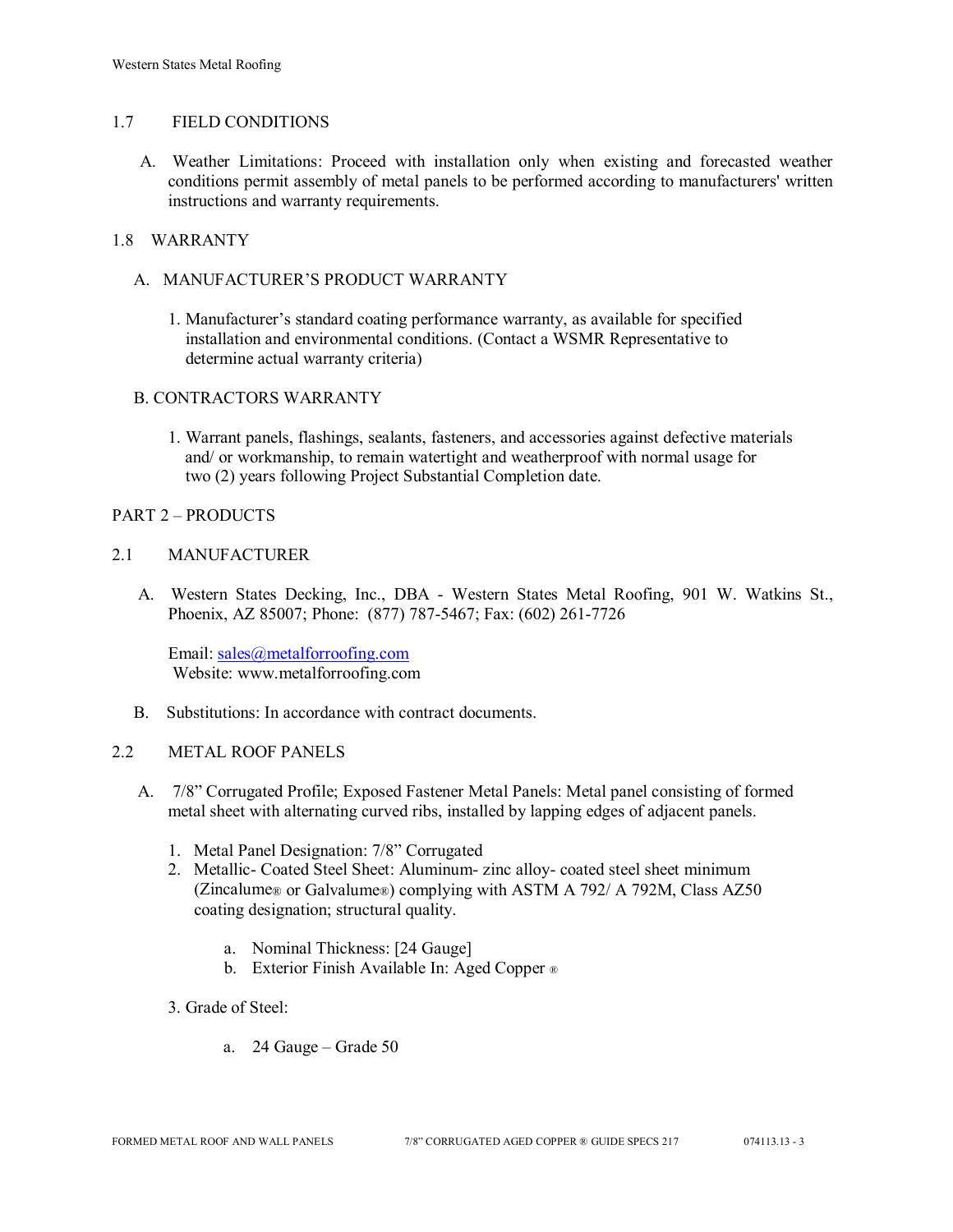- 4. Panel Coverage: 34 2/3" Roof / 37" Wall
- 5. Panel Height: 7/8" inch
- 6. Continuous Rib Spacing: 2.67" inch on center

#### 2.3 ACCESSORIES

- A. Self-Adhering, High- Temperature Underlayment: Provide self-adhering, cold applied, sheet underlayment, a minimum of 30 mils thick, specifically designed to withstand high metal temperatures beneath metal roofing. Provide primer when recommended by underlayment manufacturer.
	- 1. Thermal Stability: Stable after testing at 220 deg F; ASTM D 1970.
	- 2. Low- Temperature Flexibility: Passes after testing at minus 20 deg F; ASTM D 1970.
- B. Miscellaneous Metal Sub framing and Furring: ASTM C 645; cold formed, metallic- coated steel sheet, ASTM A 653/ A 653M, G90 coating designation or ASTM A 792/ A 792M, Class AZ55 aluminum- zinc alloy coating designation unless otherwise indicated. Provide manufacture's standard sections as required for support and alignment of metal panel system.
- C. Panel accessories: Provide components required for a complete, weather tight panel system including trim, clips, flashings, sealants, gaskets, fillers, closure strips, and similar items. Match material and finish of metal panels unless otherwise indicated.
	- 1. Closures: Provide closures at eaves and ridges, fabricated of same metal as metal panels.
	- 2. Backing Plates; Provide metal backing plates at panel end splices, fabricated from material recommended by manufacturer.
	- 3. Closure Strips: Closed-cell, expanded, cellular, rubber or cross linked, polyolefin-foam or closed-cell laminated polyethylene; minimum I -inch-thick, flexible closure strips; cut or pre-molded to match metal panel profile. Provide closure strips where indicated or necessary to ensure weather tight construction.
- D. Flashing and Trim: Provide flashing and trim formed from same material as metal panels as required to seal against weather and to provide finished appearance. Finish flashing and trim with same finish systems adjacent metal panels.
- E. Panel Fasteners: Self-tapping screws designed to withstand design loads. Provide EPDM or PVC sealing washers for exposed fasteners.
- F. Panel Sealants: Provide sealant type recommended by manufacturers that are compatible with panel materials, are non-staining and do not damage panel finish.
- G. Metal Protection: When dissimilar metals contact each other or corrosive substrates, protect against galvanic.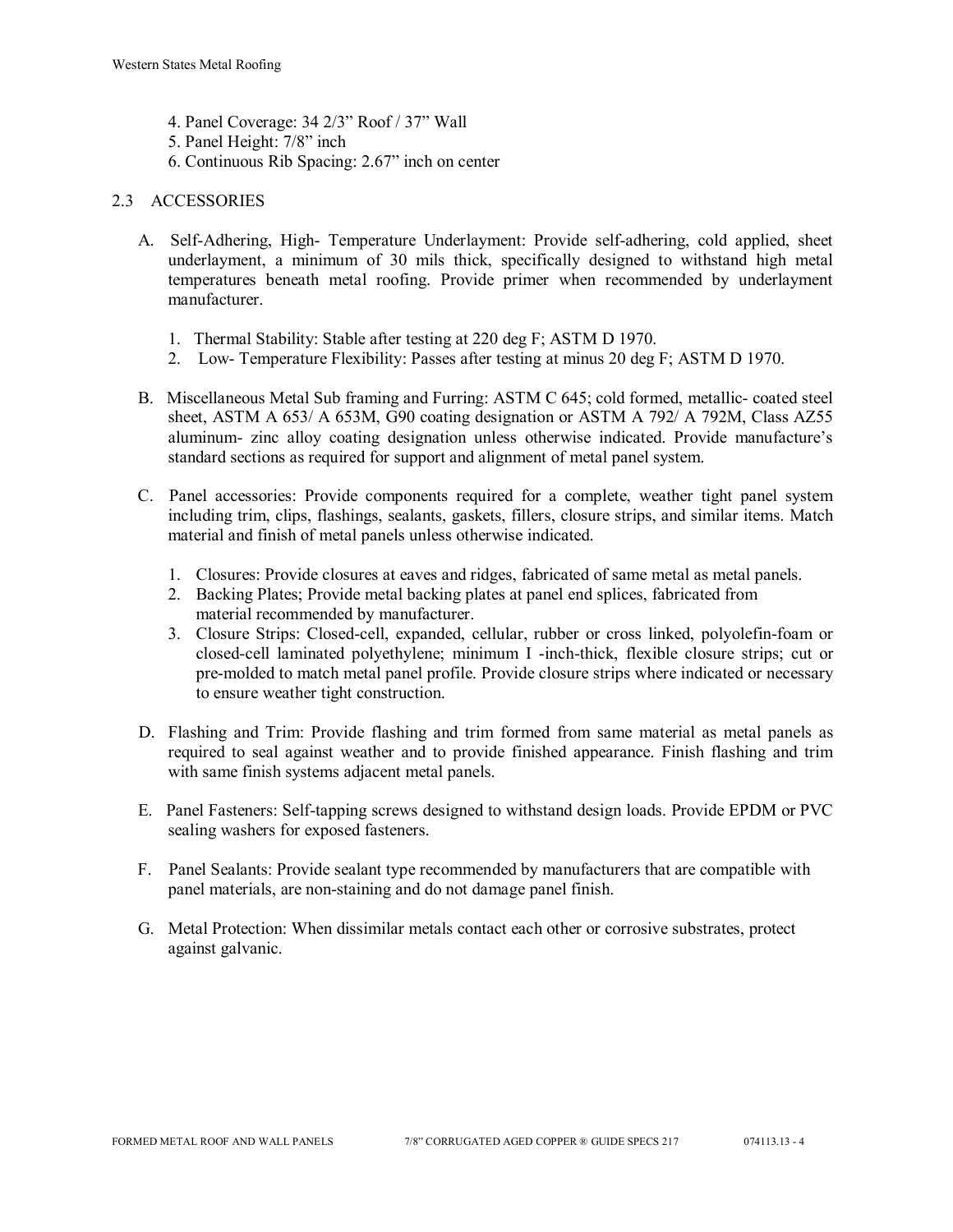### 2.4 FABRICATION

- A. General: Fabricate and finish metal panels and accessories at the factory, by manufacturers Standard procedures and processes, as necessary to fulfill indicated performance requirements demonstrated by laboratory testing. Comply with indicated profiles and with dimensional and structural requirements.
- B. Provide panel profile, including major ribs and intermediate stiffening ribs, if any, for full length of panel.
- C. Sheet Metal Flashing and Trim: Fabricate flashing and trim to comply with manufacturer's recommendations and recommendation in SMACNA's "Architectural Sheet Metal Manual" that apply to design, dimensions, metal, and other characteristics of item indicated.

#### 2.5 FINISHES

- A. Protect mechanical and painted finishes on exposed surfaces from damage by applying a strippable, temporary protective covering before shipping.
- B. Appearance of Finished Work: Variations in appearance of abutting or adjacent pieces are acceptable if they are within one- half of the range of approved Samples. Noticeable variations in same piece are unacceptable. Variations in appearance of other components are acceptable if they are within the range of approved Samples and are assembled or installed to minimize contrast.
- C. Steel Panels Finish:
	- 1. Exterior Finish: Sherwin- Williams Coil Coatings Fluropon® Effects Print LG: Polyvinylidine Fluoride, full 70 percent PVDF, substrate Galvalume, consisting of a bakedon 0.2 to 0.3 mil corrosion primer, and a baked on  $0.70 - 0.80$  mil Fluropon (70% PVDF) base coat, and a baked on  $0.15 - 0.25$  mil PVDF ink, and a  $0.4 - 0.5$  mil Fluropon (70%) PVDF) Clearcoat with a specular gloss of 8 to 15 when tested in accordance with ASTM D523 at 60 degrees.
	- 2. Interior Finish: Standard Polyester backer finish consisting of  $0.15 0.25$  primer coat and a  $0.30 - 0.40$  mil wash coat with a minimum total dryfilm thickness of  $0.45 - 0.65$  mil.

### PART 3- EXECUTION

#### 3.1 EXAMINATION

- A. Examine substrates, area, and conditions, with installer present, for compliance with requirements for installation tolerances, metal panel supports, and other conditions affecting performance of the work.
	- 1. Examine primary and secondary roof framing to verify that rafters, purlins, angles, channels, and other structural panel support members and anchorages have been installed within alignment tolerances required by metal roof panel manufacturer.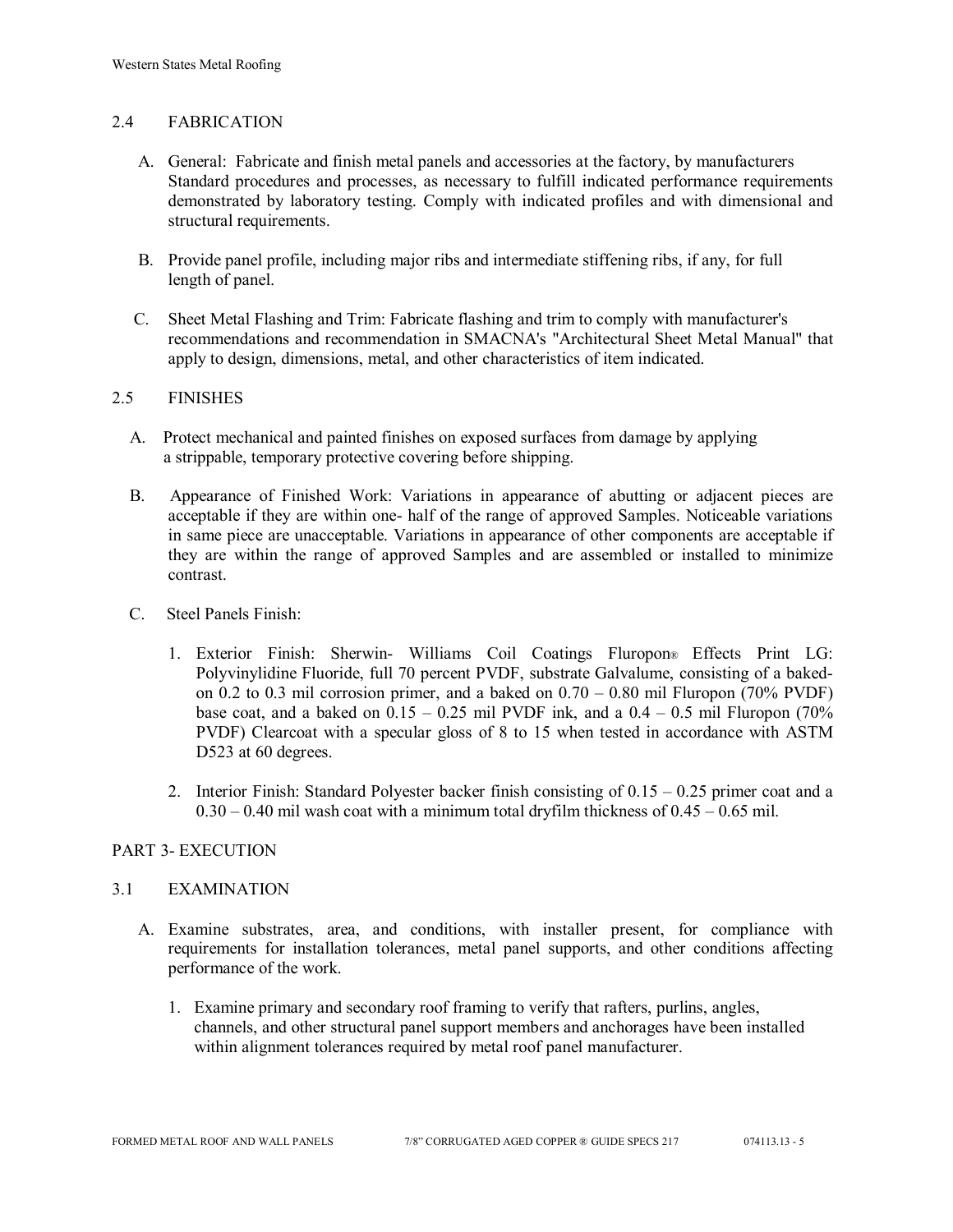- 2. Examine solid roof sheathing to verify that sheathing joints are supported by framing or blocking and that installation is within flatness tolerances required by metal roof panel manufacture.
	- a. Verify that air or water-resistive barriers have been installed over sheathing or backing substrate to prevent air infiltration or water penetration.
- B. Examine roughing-in for components and systems penetrating metal panels to verify actual locations of penetrations relative to seam locations of metal panels before installation.
- C. Proceed with installation only after unsatisfactory conditions have been corrected.

### 3.2 PREPARATION

 A. Miscellaneous Supports: Install sub framing, furring and other miscellaneous panel support members and anchorage according to ASTM C 754 and metal panel manufacturer's written recommendations.

# 3.3 UNDERLAYMENT INSTALLATION

- A. Self- Adhering Sheet Underlayment: Apply primer if required by manufacturer. Comply with temperature restrictions of underlayment manufacturer for installation. Apply at locations indicated on Drawings, wrinkle free, in shingle fashion to shed water, and with end laps of not less than 6 inches staggered 24 inches between courses. Overlap side edges not less than 3- ½ inches. Roll laps with roller. Cover underlayment within 14 days.
- B. Felt Underlayment: Apply at locations indicated [below] [on drawings], in shingle fashion to shed water. And with lapped joints of not less than 2 inches.
	- 1. Apply over the entire roof surface.
	- 2. Apply on roof not covered by self- adhering sheet underlayment. Lap over edges of self adhering sheet underlayment not less than 3 inches, in shingle fashion to shed water.
- C. Slip Sheet: Apply slip sheet over underlayment before installing metal roof panels.
- D. Flashings: Install flashings to cover underlayment to comply with requirements specified in Section 076200 "Sheet Metal Flashing and Trim."

## 3.4 METAL PANEL INSTALLATION

- A. General: Install metal panels according to manufacturer's written instructions in orientation, sizes, and locations indicated. Install panels perpendicular to supports unless otherwise indicated. Anchor metal panels and other components of the work securely in place, with provisions for thermal and structural movement.
	- 1. Shim or otherwise plumb substrates receiving metal panels.
	- 2. Flash and seal metal panels at perimeter of all openings. Fasten with self-tapping screws. do not begin installation until air or water- resistive barriers and flashings that are concealed by metal panels are installed.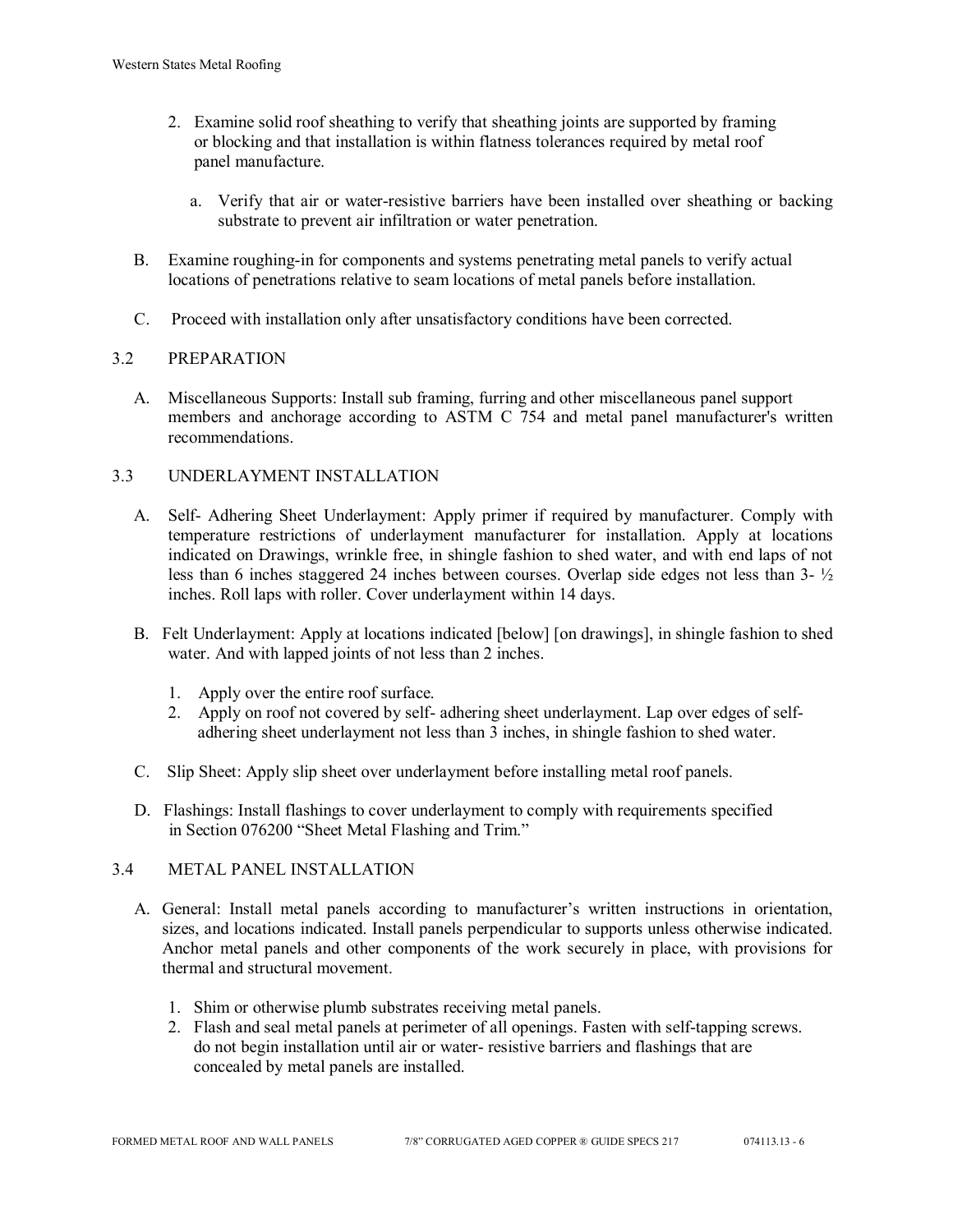- 3. Install screw fasteners in predrilled holes.
- 4. Locate and space fastenings in uniform vertical and horizontal alignment.
- 5. Install flashing and trim as metal panel work proceeds.
- 6. Locate panel splices over, but not attached to, structural supports. Stagger panel splices and end laps to avoid a four – panel lap splice condition.
- 7. Align bottoms of metal panels and fasten with blind rivets, bolts, or self- tapping screws. Fasten flashings and trim around openings and similar elements with self-tapping screws.
- 8. Provide weather tight escutcheons for pipe—and conduit- penetrating panels.
- B. Fasteners:
	- 1. Steel Panels: Use galvanized steel fasteners.
- C. Metal Protection: When dissimilar metals contact each other or corrosive substrates, protect against galvanic action.
- D. Lap-Seam Metal Panels: Fasten metal panels to supports with fasteners at each lapped joint at location and spacing recommended by manufacturer.
	- 1. Lap ribbed or fluted sheets one full rib. Apply panels and associated items true to line for neat and weather tight enclosure.
	- 2. Provide metal backed washers under heads of exposed fasteners bearing on weather side of metal panels.
	- 3. Locate and space exposed fasteners in uniform vertical and horizontal alignment. Use proper tools to obtain controlled uniform compression for positive seal without rupture of washer.
	- 4. Install screw fasteners with power tools having controlled torque adjusted to compress Washer tightly without damage to washer, screw threads or panels. Install screws in predrilled holes.
	- 5. Flash and seal pans with weather closures at perimeter of all openings.
- E. Accessory Installation: install accessories with positive anchorage to building and weather tight Mounting, and provide for thermal expansion. Coordinate installation with flashings and other components.
	- 1. Install components, required for a complete metal panel system including trim, copings, corners, seam covers, flashings, sealants, gaskets, fillers, closure strips and similar items. Provide types indicated by metal wall panel manufacturer; or, if not indicated, provide types recommended by metal panel manufacturer.
- F. Flashing and Trim: Comply with performance requirements manufacturer's written installation instructions, and SMACNA's "Architectural Sheet Metal Manual." Provide concealed fasteners where possible, and set units true to line and level. Install work with laps, joints and seams that are permanently watertight.
	- 1. Install exposed flashing and trim that is without buckling and tool marks, and that is true to line and levels indicated, with exposed edges folded back to form hems. Install sheet metal flashing and trim to fit substrates and achieve waterproof performance.